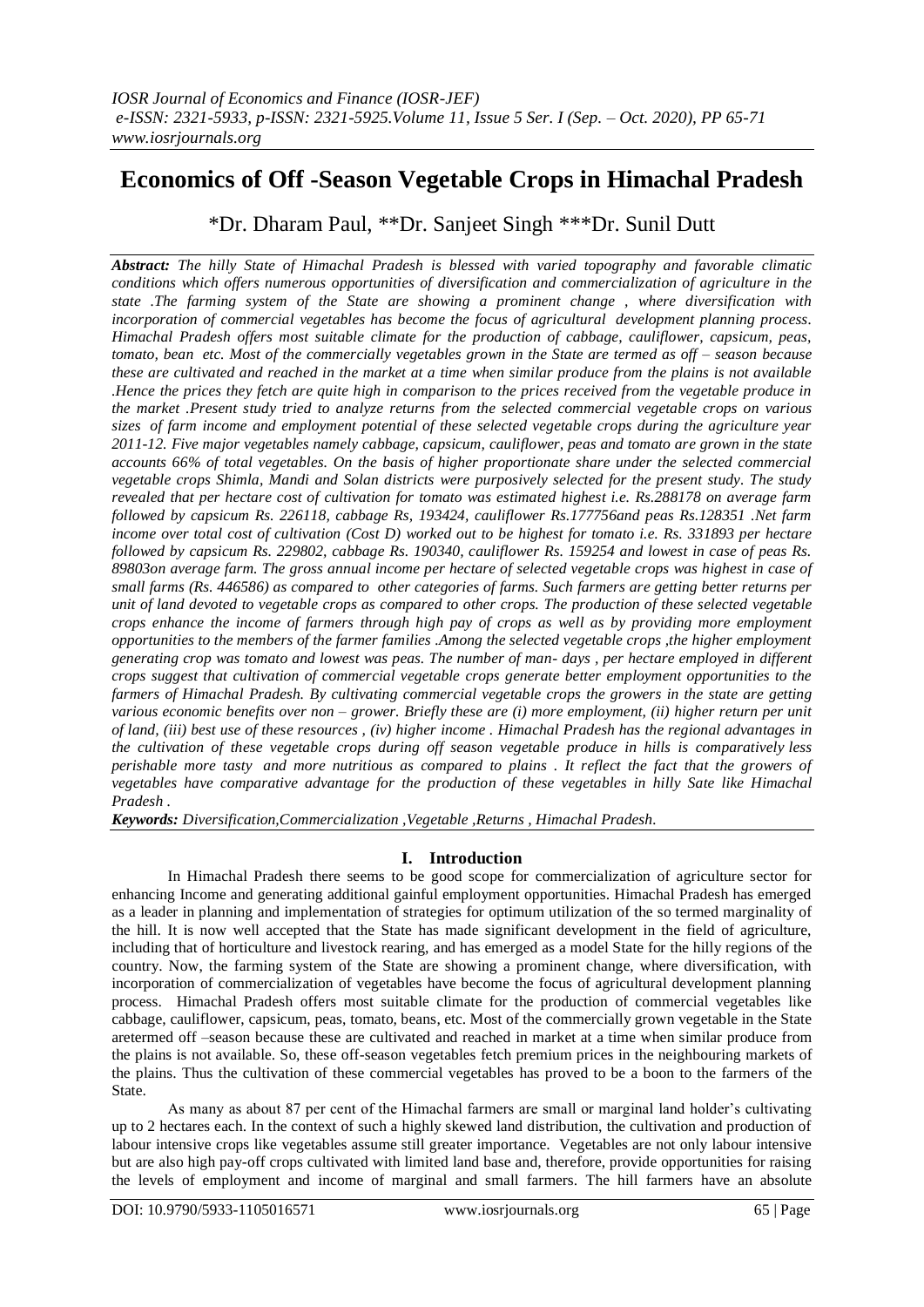advantage in producing vegetables over other crops while there is comparative advantage in their production in Himachal Pradesh as compared to other parts of the country. Vegetables acreage in the State has increased from 15.6 thousand hectares in 1984-85 to about 67.9 thousand hectares in 2011-12. Production of Vegetables have increased from 258 thousand metric tons to 1356.6 thousand metric tons, during the same period.

Keeping in view the importance of commercial vegetable crops, the present study was under taken with the following objectives:

- i. Returns from selected vegetable crops on various sizes of farmers , and
- ii. Income and employment potential of selected vegetable crops.

## **II. Methodology**

Five important vegetables namely cabbage, capsicum, cauliflower, peas and tomato grown in the State were selected for inclusion in the present study. The criteria used for selecting a particular vegetable for detailed study is the relatively higher proportion of its area in the total area under vegetables in the State. While doing so, potato was excluded because (i) most of the tubers produced here are used as seed in plains rather than as vegetable and (ii) the problems of its production and marketing are entirely different. It was observed that the areas of concentration of these vegetables lie mostly in the districts of Mandi, Shimla and Solan. Therefore, these districts were taken as the main base for selection of a sample. During 2009-2010, Shimla district has the high percentage share in the total vegetables area (17.15 per cent) followed by Mandi and Solan districts i.e. 13.62 per cent and 12.86 per cent respectively. These three districts accounted for more than 40 per cent share of the State area under all the vegetables. Therefore on the basis of higher proportionate share under the selected vegetable crops Shimla, Mandi, and Solan districts were purposively selected for the present study. Multi–stage purposive–cum-random sampling technique has been employed for the selection of tehsils (Stage-I), villages (Stage-II) and the farmers (Stage-III) from the selected districts of Shimla, Mandi, and Solan. To fulfill the statistical requirement of the study in all 300 farmers (respondents), one hundred farmers each selected districts were selected for the present study. These farmers were classified in three size groups i.e., marginal up to 1 ha.,small 1-2 ha., and other more than 2 ha. of operational holding. The other farm category includes semimedium, medium and large because only 13 percent of the total farmers in the State fall in this category. Out of300 hundred sample farms, 162 farmers are marginal farmers, 80 are small farmers and 58 are other farmers. In the proportion of marginal, small and other farmers of the total sample farmers cover 54.00, 26.67 and 19.33 per cent farm respectively. In all three selected districts, the data from these farmers is collected through pretested well designed questionnaires / schedules by adopting personal interview method during the agricultural year 2011-12.

To analyze the objectives of the study, different statistical tools have been adopted and the same are presented below:

**Cost A1** includes: value of hired human labour (permanent and casual), value of hired and owned bullock labour, value of hired and owned machine labour, value of manure (owned and purchased), value of fertilizer (N+P+K), value of Seed (farm produced and purchased),value of insecticides and pesticides, Irrigation charges, Staking/support material ,Interest on working capital,depreciation of implements and farm buildings, land revenue, cess and other taxes, miscellaneous expenses ( payment to artisan etc.)

**Cost A**<sub>2</sub>= Cost A<sub>1</sub> + rent paid for leased-in-land.

**Cost B**= Cost  $A_1$  + imputed rental value of owned land (less land revenue paid there upon)+ interest on owned fixed capital (excluding land).

**Cost C**= Cost B+ imputed value of family labour.

**Cost D**= Cost C + managerial cost(10% of Cost A<sub>1</sub>)+ risk margins (10% of cost A1 for tomato and 5% of cost  $A_1$  for other selected vegetables).

**Marketing Cost** includes: assembling, packing, grading, transportation, commission and market fee etc.

**Gross Farm Income**= yield x average price.

**Average Price**= value of utilized produced price + total value of sold produce

**Net Farm Income** =Gross Farm Income - Cost D

**Standard Man-days:** The family labour/casual labour days spent in different activities have converted into standard man-days by attaching proper coefficientof efficiency. Eight hours of work and adult male in a day have been considered equal to one working day**(GOI,1960)<sup>1</sup>**

**One Woman Day** = 0.75 man-days **One Child Day**=0.50 man-days

1

 $^1$  Government of India (1960) , Family Living Survey among Industrial Workers, Ministry of Labour, Employment and Rehabilitation, New Delhi p8.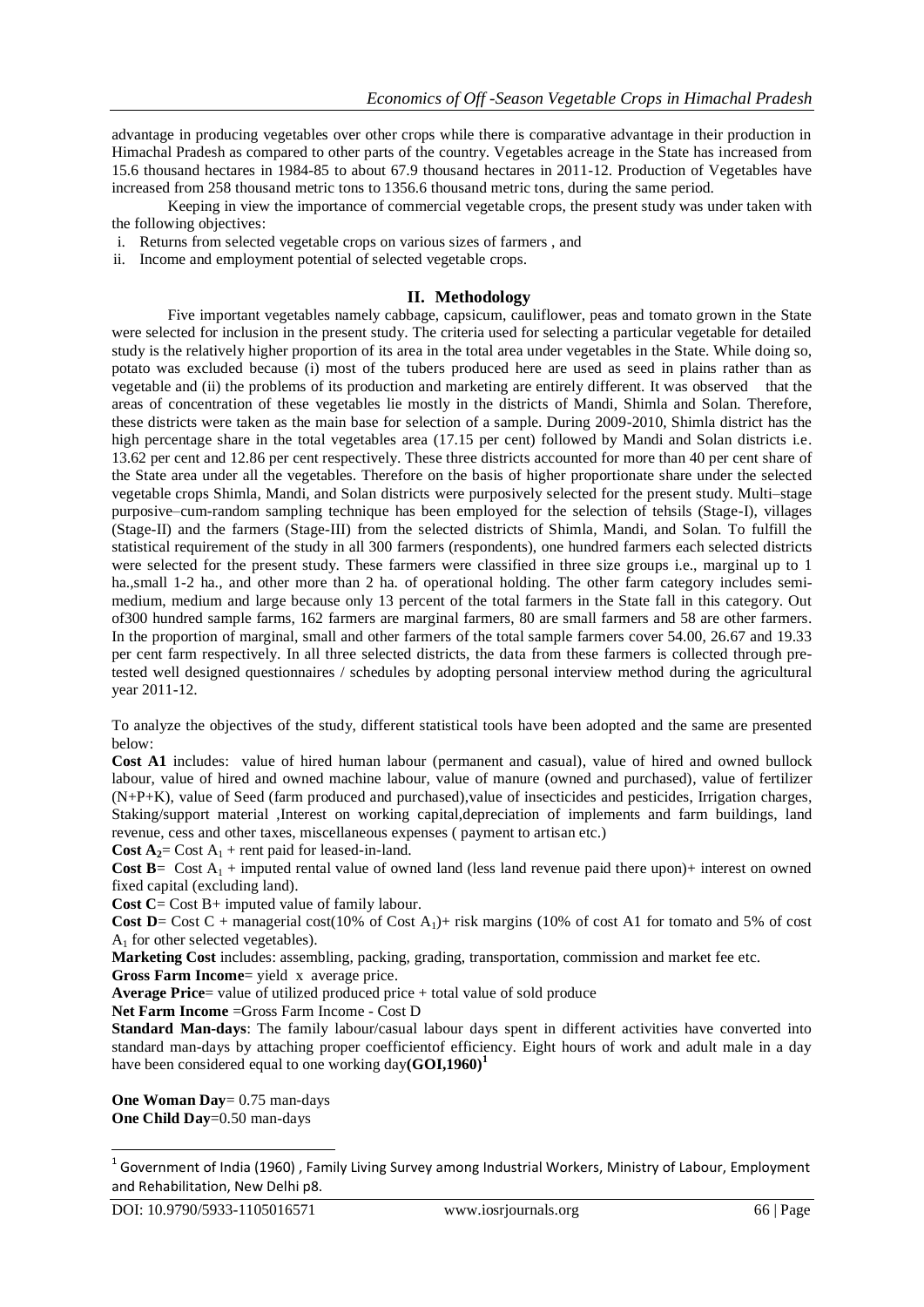**One Old Man Day**= one child day (0.50 man).

## **III. Results And Discussion**

## **COST AND NET RETURNS ON CABBAGE:**

In Himachal Pradesh with the development of tourism, **Chinese/ momo culture** has created rapid demand of cabbage throughout the year. On the sample farmers as a whole the proportion of paid out cost (i.e. cost  $A_1$ ) to total cost comes to 22.06 per cent (Table 1). The marketing cost contributes about 23 per cent of the total cost of production. In hills for the determination of profitability of any agricultural commodity, it is the paid out cost which has the real relevance rather than the total cost because of the farmer's own assets e.g. bullocks, implements, machinery and family labour for which the opportunity cost is minimum. Therefore, the net returns include a significant proportion on account of economic rewards for these items. The total cost of cultivation per hectare of cabbage is estimated to be Rs. 2,34,108/- on marginal farmers, Rs. 2,86,992/- on small farmers, Rs. 2,83,503, /- on other farmers and the average being Rs. 2,51,220/-. The average gross return from cabbage crop is 3,83,761/- per hectare for all sample farmers. The net return over paid out cost is Rs. 3,28,343 excluding the marketing expenses. Among the three categories of farmers, small farmers realized Rs. 49,850 / per hectare more net returns over cost A1 than the marginal farmers. On the whole, average net returns over total cost of all farmers from one hectare of cabbage is Rs. 1,32,541/- . Thus it can be concluded that production of cabbage on commercial scale on all sizes of farmers in Himachal Pradesh is a profitable enterprize.

## **COST AND RETURNS ON CAPSICUM:**

In Himachal Pradesh Capsicum is commonly known as Shimla mirch/ pepper. The total cost of producing and marketing of capsicum from one hectare land is observed different for three categories of selected farmers (Table 2), On average farmer it is Rs.2,79, 841/- per hectare which is highest on small farmers (Rs.3,01,834/- ) and lowest on other farmers (Rs. 2,69,915/- ) . It is an interesting fact that small farmers are getting highest gross return as well as net return. It may be seen that producers of capsicum earned a profit or net income of Rs. 3,87,722/- per hectare. Marginal farmers are getting Rs. 70,327/- more net return than other farmers. However the difference between small and marginal farmers is Rs. 22,664/- in the case of net return per hectare. On the whole, profitability of capsicum cultivation in Himachal Pradesh is more on small farmers followed by marginal and other farmers. Thus it can be concluded that capsicum cultivation in the State is a profitable enterprise for all categories of farmers.

## **COST AND RETURNS ON CAULIFLOWER:**

Cauliflower is another important vegetable crop in the State. Average cost of cultivation on all size of farmers worked out to be Rs. 2,09,922 / -per hectare (Table 3). In total cost of cultivation marginal, small and other farmers categories incurred Rs.2,13,586 / - ,Rs.2,09,747 /-and Rs.2,07,174 /- cost per hectare respectively. Net returns over paid out cost are highest for small farmers Rs. 2,92,625 /-followed by marginal and other categories of farmers Rs.2,80,224 /- and Rs.2,63,659 /- per hectare respectively. Same trend with different figures may be observed in the case of gross returns as well. The marketing cost forms about 15.32 percent of total cost of production. Thus it can also be concluded that cauliflower being a purely off-season crop, it gives maximum returns in the hilly State like Himachal Pradesh.

## **COST AND RETURNS ON PEAS :**

In Himachal Pradesh peas occupy a position of consideration value because of its importance in the rural economy. It satisfies the dual responsibility as a pulse and as a vegetable crop in human diet. In peas cultivation, paid out cost forms 32.20 percent of total cost, on all the farmers (Table4).However the proportion differs significantly on different categories of farmer i.e. on marginal 33.21 percent, small 29.55 percent and other 34.57 percent .The total cost of cultivation varies on different category of farms. It is highest for smalll farmers Rs.161,609 /- per hectare followed by other farmers and marginal farmers. Net returns over paid out cost is highest for small farmers Rs. 1,94,819/- per hectare followed by other and marginal categories of farmers with Rs. 1,63,041 and Rs.1,54,813 per hectare respectively. The average gross returns is Rs. 2,18,254 /-per hectare. It reflects the fact that cultivation of peas is also profitable in Himachal Pradesh.

## **COST AND RETURNS ON TOMATO:**

Tomato is one of the most adoptable vegetable crops in Himachal Pradesh. It is one of the important protective foods due to its special nutritive value and widespread production.In tomato cultivation, paid out cost forms 20.11 per cent of total cost (Table 5), on all farmers and it is almost similar on marginal farmers, small farmers and on other farmers. The marketing cost accounts for Rs. 69,766/- per hectare on all farmers and share of marketing cost in total cost is 19.49 per cent per hectare. The tendency of gross and net returns on cost A1, A2,B,C,D, and marketing cost, the profitability of other farmers and small farmers is higher as compared to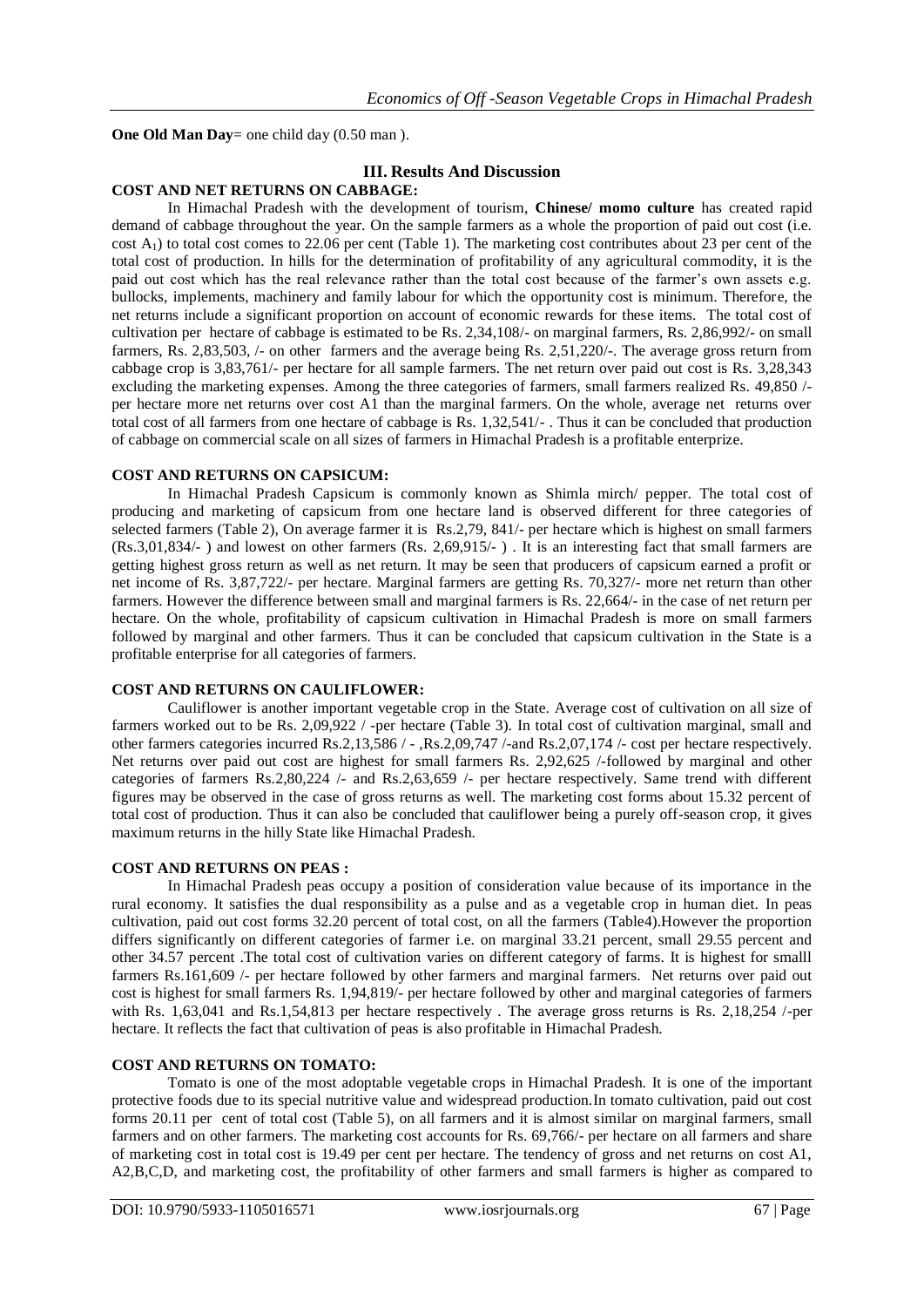marginal farmers. Net returns over paid out cost are highest for tomato among all five selected commercial crops. No unit of land was reported lease -in in the study area thus cost  $A_2$  is same as Cost  $A_1$  under all crops. The comparative analyses of gross returns and gross cost of all selected vegetable crops ( Fig.1 ) shows that the gross returns are highest in case of tomato followed by capsicum, cabbage , cauliflower and lowest in case of peas.

#### **IMPACT ONINCOME AND EMPLOYMENT:**

Commercial vegetable crops being highly labour intensive can help to a great extent in solving the problem of unemployment and their inclusion in the crop rotation can help the growers to increase their farm income also. The figures in Table 6 depicts that the gross annual income per hectare of selected vegetable crops is highest in the case of small farmers (Rs. 4,46,586/-). Such farmers are also getting better returns per unit of land devoted to vegetable crops as compared to other crops. This is followed by other farmers, who too are getting higher income from commercial vegetable crops as compared to marginal farmers. All this suggest that small farmers are producing vegetable crops efficiently and enhancing their farm income. The composition of farm income from various sources shows that commercial vegetable crops account 56.58 per cent of the total farm income on all farmers and this proportion decreases as the farm size increases. However, the gross income from other crops increases as the farm size increases.Fig.2 shows that the composition of agriculture income on various farm which reflect the fact that all the categories of the farmers are getting highest percentage of income from vegetable crops followed by horticulture and cereal crops. On the whole, it may be concluded that vegetable cultivation in the State is a profitable enterprise because of regional suitability in the production of these vegetablecrops.

The above views suggest that the cropping system which involves more labour are to be preferred to less labour intensive ones. With the introduction of roads, communications and other infrastructural facilities in the agricultural sector of the State, farming is becoming commercialized day by day. Now the traditional crops are substituted by commercial crops. The cultivation of off-season vegetable during recent decade is a good example in the commercialization of agriculture in the State. Production of commercial vegetable crops enhances the income of farmers through high pay-off crops as well as by providing more employment opportunities to the members of the farming families. The employment potential presented in the Table 7 shows that higher employment generating crop is tomato and lowest one is wheat. The rate of employment per hectare ranges from 67.38 man-days in wheat to 338.36 man-days in tomato. As regards the selected commercial crops, peas account the lowest i.e. 169.44 man-days per hectare which is still higher than that of the crops other than vegetables. On the whole, number of man-days, per hectare employed in different crops suggests that cultivation of commercial vegetable crops generates better employment opportunities to the farmers of Himachal Pradesh.

#### **IV. Conclusion And Suggestions:**

On the basis of foregoing analysis one can suggest that cultivation of commercial vegetable crops in the State is very successful enterprise. It is particularly more beneficial to marginal and small farmers having land holding up to two hectares. This is because of about 87 % of farmers in the State falls in these categories. By growing off -season vegetables , farmers in the state are fully utilizing agro –climatic advantages by cultivation of commercial vegetable crops the growers in the State are getting various economic benefits over non –growers. Briefly these are (I) more employment (II) higher returns per unit of land (III) best use of their sources (IV) higher income etc.To improve the skill and potentials of the rural vegetable growers, it is essential to strengthen the network for the dissemination of technical know-how to the farmer. Extension agencies in the State should educate the farmers about the economic incentives by growing organically vegetable crops, the natural advantages of the hilly region in this regardsto be fully exploited. The present study suggests adopting the organic farming in the state. Financial co-operative societies should be established to provide the adequate amount of credit to the farmers for purchasing sophisticated inputs and equipment especially in rural areas.Like cereal crops, minimum support price and crop insurance would be expected by the growers to increase the area under vegetable crops in near future.Therefore, it is concluded that Himachal Pradesh has the regional advantages in the cultivation of vegetable crop during off –season.

**TABLE 1- COST AND RETURN FROM CULTIVATION OF CABBAGE ON SAMPLE FARMERS (Rs./ha.)**

| Item                   |    | <b>Marginal Farmers</b> | <b>Small Farmers</b> | <b>Other Farmers</b> | <b>All Farmers</b> |
|------------------------|----|-------------------------|----------------------|----------------------|--------------------|
| 1. Cost of Cultivation |    |                         |                      |                      |                    |
| Cost                   | Aι | 49169                   | 58782                | 58804                | 55418              |
| A <sub>2</sub>         |    | 49169                   | 58782                | 58804                | 55418              |
| в                      |    | 160356                  | 194305               | 166815               | 172662             |
|                        |    | 176257                  | 206098               | 175871               | 185108             |
|                        |    | 183643                  | 214915               | 184691               | 193421             |
| MC                     |    | 50465                   | 72077                | 53812                | 57799              |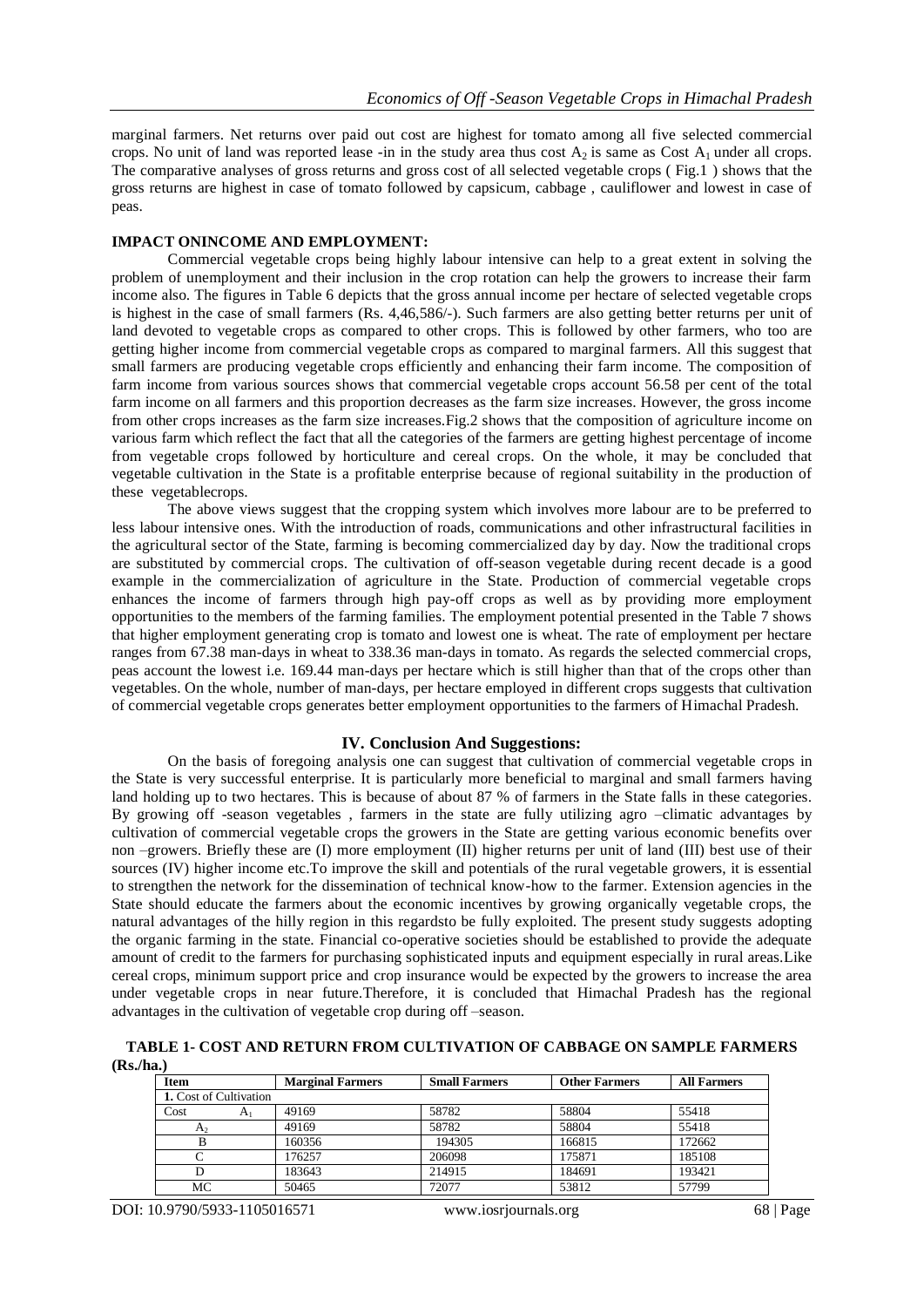*Economics of Off -Season Vegetable Crops in Himachal Pradesh*

| <b>TOTAL COST</b>                 | 234108 | 286992 | 283503 | 251220 |
|-----------------------------------|--------|--------|--------|--------|
| 2. Gross Returns                  | 384643 | 444106 | 352742 | 383761 |
| 3. Net Returns                    |        |        |        |        |
| $Cost-$<br>over<br>A <sub>1</sub> | 335474 | 385324 | 293938 | 328343 |
| A <sub>2</sub>                    | 335474 | 385324 | 293938 | 328343 |
| B                                 | 224287 | 249801 | 185927 | 211099 |
| C                                 | 208386 | 238008 | 176871 | 192653 |
| D                                 | 201000 | 229191 | 168051 | 190343 |
| МC                                | 334178 | 372029 | 298930 | 325962 |
| <b>TOTAL COST</b>                 | 150535 | 157114 | 114239 | 132541 |

| <b>TABLE 2- COST AND RETURN FROM CULTIVATION OF CAPSICUM ON SAMPLE FARMERS</b> |  |
|--------------------------------------------------------------------------------|--|
| (Rs/ha.)                                                                       |  |

| Item                      | <b>Marginal Farmers</b> | <b>Small Farmers</b> | <b>Other Farmers</b> | <b>All Farmers</b> |
|---------------------------|-------------------------|----------------------|----------------------|--------------------|
| Cost of Cultivation<br>1. |                         |                      |                      |                    |
| Cost<br>A <sub>1</sub>    | 60283                   | 69527                | 73870                | 68198              |
| A <sub>2</sub>            | 60283                   | 69527                | 73870                | 68198              |
| B                         | 207206                  | 226224               | 204169               | 207736             |
| C                         | 219051                  | 234314               | 210387               | 215888             |
| D                         | 228093                  | 244744               | 221468               | 221468             |
| MC                        | 58113                   | 57090                | 48447                | 53723              |
| <b>TATOL COST</b>         | 286206                  | 301834               | 269915               | 279841             |
| 2. Gross Returns          | 481200                  | 513108               | 424460               | 455920             |
| 3. Net Return over        | 420917                  | 443581               | 350590               | 387722             |
| Cost<br>A <sub>1</sub>    |                         |                      |                      |                    |
| A <sub>2</sub>            | 420917                  | 443581               | 350590               | 387722             |
| B                         | 273994                  | 286884               | 220291               | 248184             |
| C                         | 262149                  | 278794               | 214073               | 240032             |
| D                         | 253107                  | 268364               | 202992               | 234452             |
| MC                        | 423087                  | 456018               | 376013               | 402197             |
| <b>TOTAL COST</b>         | 194994                  | 211274               | 154545               | 176079             |

#### **TABLE 3- COST AND RETURN FROM CULTIVATION OF CAULIFLOWER ON SAMPLE FARMERS (Rs./ha.)**

|                           | (IS./IIa. <i>)</i>      |                      |                      |                    |
|---------------------------|-------------------------|----------------------|----------------------|--------------------|
| <b>Item</b>               | <b>Marginal Farmers</b> | <b>Small Farmers</b> | <b>Other Farmers</b> | <b>All Farmers</b> |
| Cost of Cultivation<br>1. | 53644                   | 58904                | 62510                | 58558              |
| Cost<br>$A_1$             |                         |                      |                      |                    |
| A <sub>2</sub>            | 53644                   | 58904                | 62510                | 58558              |
| B                         | 160365                  | 158459               | 164474               | 161253             |
| $\mathsf{C}$              | 171233                  | 165849               | 169782               | 168972             |
| D                         | 179279                  | 174684               | 179159               | 177756             |
| MC                        | 34307                   | 35063                | 28015                | 32166              |
| <b>TATOL COST</b>         | 213586                  | 209747               | 207174               | 209922             |
| 2. Gross Returns          | 333868                  | 351529               | 326169               | 337010             |
| 3 Net Returns over        | 280224                  | 292625               | 263559               | 278452             |
| Cost<br>$A_1$             |                         |                      |                      |                    |
| $A_{2}$                   | 280224                  | 292625               | 263659               | 278452             |
| B                         | 173503                  | 193070               | 161695               | 175757             |
| C                         | 162633                  | 185680               | 156387               | 168038             |
| D                         | 154589                  | 176845               | 147010               | 159254             |
| MC                        | 299561                  | 316466               | 298154               | 304844             |
| <b>TOTAL COST</b>         | 120282                  | 141782               | 119025               | 127088             |

## **TABLE 4- COST AND RETURN FROM CULTIVATION OF PEAS ON SAMPLE FARMERS**

| . .<br><br>f 1 |
|----------------|
|                |

|                     |                         |                      |                      | (Rs/ha.)           |
|---------------------|-------------------------|----------------------|----------------------|--------------------|
| <b>Item</b>         | <b>Marginal Farmers</b> | <b>Small Farmers</b> | <b>Other Farmers</b> | <b>All Farmers</b> |
| Cost of cultivation | 43549                   | 47757                | 50978                | 47183              |
| Cost A1             |                         |                      |                      |                    |
| A2                  | 43549                   | 47757                | 50978                | 47183              |
| B                   | 104445                  | 122589               | 117198               | 114524             |
| Ċ                   | 113404                  | 129382               | 121788               | 121274             |
| D                   | 119937                  | 136546               | 129435               | 128351             |
| <b>MC</b>           | 11187                   | 25063                | 18015                | 18166              |
| <b>TATOL COST</b>   | 131124                  | 161609               | 147450               | 146517             |
| 2. Gross Returns    | 198362                  | 242576               | 214019               | 218254             |
| 3. Net Returnsover  | 154813                  | 194819               | 163041               | 171071             |
| Cost<br>A1          |                         |                      |                      |                    |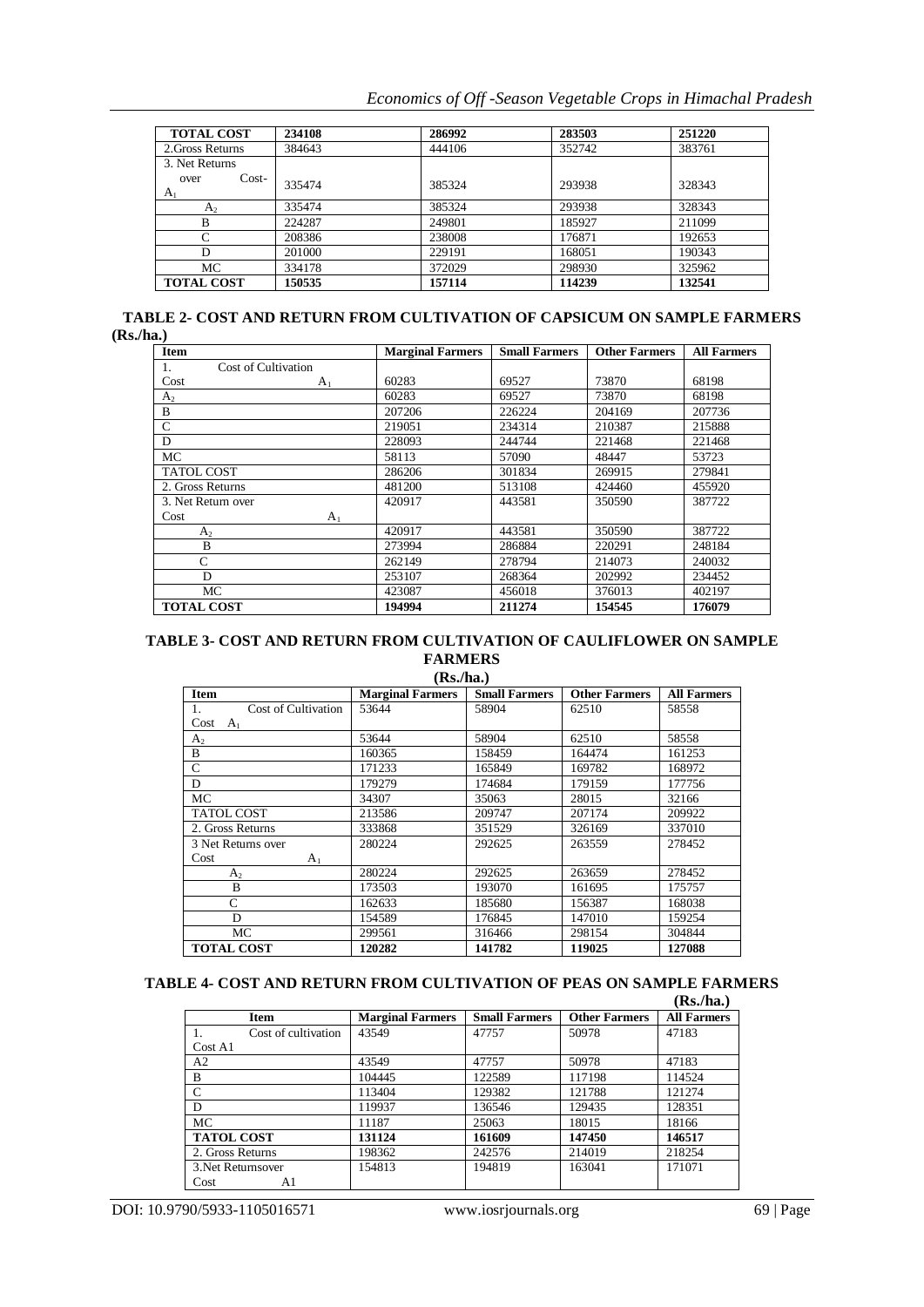| Economics of Off -Season Vegetable Crops in Himachal Pradesh |  |  |  |  |  |  |
|--------------------------------------------------------------|--|--|--|--|--|--|
|--------------------------------------------------------------|--|--|--|--|--|--|

| А2                | 154813 | 194819 | 163041 | 171071 |
|-------------------|--------|--------|--------|--------|
|                   | 93917  | 119987 | 96821  | 103730 |
|                   | 84958  | 113194 | 92231  | 96980  |
|                   | 78425  | 106030 | 84584  | 89903  |
| МC                | 187175 | 217513 | 196004 | 200088 |
| <b>TOTAL COST</b> | 67238  | 80967  | 66569  | 71737  |

## **TABLE 5- COST AND RETURN FROM CULTIVATION OF TOMATO ON SAMPLE FARMERS**

**(Rs./ha.)**

| Item                           | <b>Marginal Farmers</b> | <b>Small Farmers</b> | <b>Other Farmers</b> | <b>All Farmers</b> |
|--------------------------------|-------------------------|----------------------|----------------------|--------------------|
| 1. Cost of Cultivation Cost A1 |                         |                      |                      |                    |
|                                | 68414                   | 73503                | 73682                | 71989              |
| A <sub>2</sub>                 | 68414                   | 73503                | 73682                | 71989              |
| B                              | 235034                  | 280375               | 265557               | 260541             |
| $\mathcal{C}$                  | 253634                  | 293128               | 274588               | 273780             |
| D                              | 267316                  | 307828               | 289324               | 288178             |
| MC.                            | 68859                   | 72746                | 67980                | 69766              |
| <b>TATOL COST</b>              | 336175                  | 380574               | 357304               | 357944             |
| 2. Gross Returns               | 544323                  | 681615               | 682215               | 620071             |
| 3. Net Returnsover Cost A1     |                         |                      |                      |                    |
|                                | 475909                  | 608112               | 608533               | 548082             |
| A2                             | 475909                  | 608112               | 608533               | 548082             |
| B                              | 309289                  | 401240               | 416658               | 359530             |
| C                              | 290689                  | 388487               | 407627               | 346291             |
| D                              | 277007                  | 373787               | 392891               | 331893             |
| MC.                            | 475464                  | 608869               | 614235               | 5150305            |
| <b>TOTAL COST</b>              | 208148                  | 301041               | 324911               | 262127             |

## **TABLE 6- COMPOSITION OF AGRICULTURE INCOME ON SAMPLE FARMERS**

**(Rs./ha.)**

| Sr. No. | <b>Particulars</b>          | <b>Marginal</b> | <b>Small Farmers</b> | <b>Other Farmers</b> | <b>All Farmers</b> |
|---------|-----------------------------|-----------------|----------------------|----------------------|--------------------|
|         |                             | <b>Farmers</b>  |                      |                      |                    |
|         | commercial<br>From selected | 388479          | 446586               | 399921               | 411593             |
|         | crops                       | (57.42)         | (57.30)              | (55.29)              | (56.68)            |
|         | From horticultural crops    | 255398          | 297566               | 283967               | 278824             |
|         |                             | (37.75)         | (38.18)              | (39.26)              | (38.39)            |
| 3.      | From other crops            | 32694           | 35238                | 39414                | 35816              |
|         |                             | (4.83)          | (4.52)               | (5.54)               | (4.93)             |
| 4.      | Total agricultural income   | 676571          | 779390               | 723302               | 726233             |
|         |                             | (100.00)        | (100.00)             | (100.00)             | (100.00)           |

Notes: (i) Other crops include cereal crops etc.

(ii) Figures in parentheses denote percentage of respective total.

## **TABLE 7- EMPLOYMENT POTENTIAL OF DIFFERENT CROPS GROWN BY SAMPLE FARMERS IN STUDY AREA**

| (Man-days/ha.) |                          |                                   |                      |                      |                    |
|----------------|--------------------------|-----------------------------------|----------------------|----------------------|--------------------|
| Sr. No         | <b>Crops</b>             | <b>Marginal</b><br><b>Farmers</b> | <b>Small Farmers</b> | <b>Other Farmers</b> | <b>All Farmers</b> |
| A.             | Selected vegetabl crops  |                                   |                      |                      |                    |
| 1.             | Cabbage                  | 203.90                            | 225.62               | 218.54               | 215.96             |
| 2.             | Capsicums                | 249.95                            | 275.14               | 238.85               | 254.62             |
| 3.             | Cauliflower              | 199.16                            | 206.15               | 195.88               | 200.76             |
| 4.             | Peas                     | 175.62                            | 169.83               | 163.96               | 169.44             |
| 5.             | Tomato                   | 346.25                            | 338.83               | 331.63               | 338.36             |
| <b>B.</b>      | <b>Traditional Crops</b> |                                   |                      |                      |                    |
|                | Maize                    | 69.27                             | 74.68                | 79.94                | 74.96              |
| 2.             | Paddy                    | 88.62                             | 93.71                | 99.43                | 93.33              |
| 3.             | Wheat                    | 61.56                             | 67.72                | 73.28                | 67.68              |